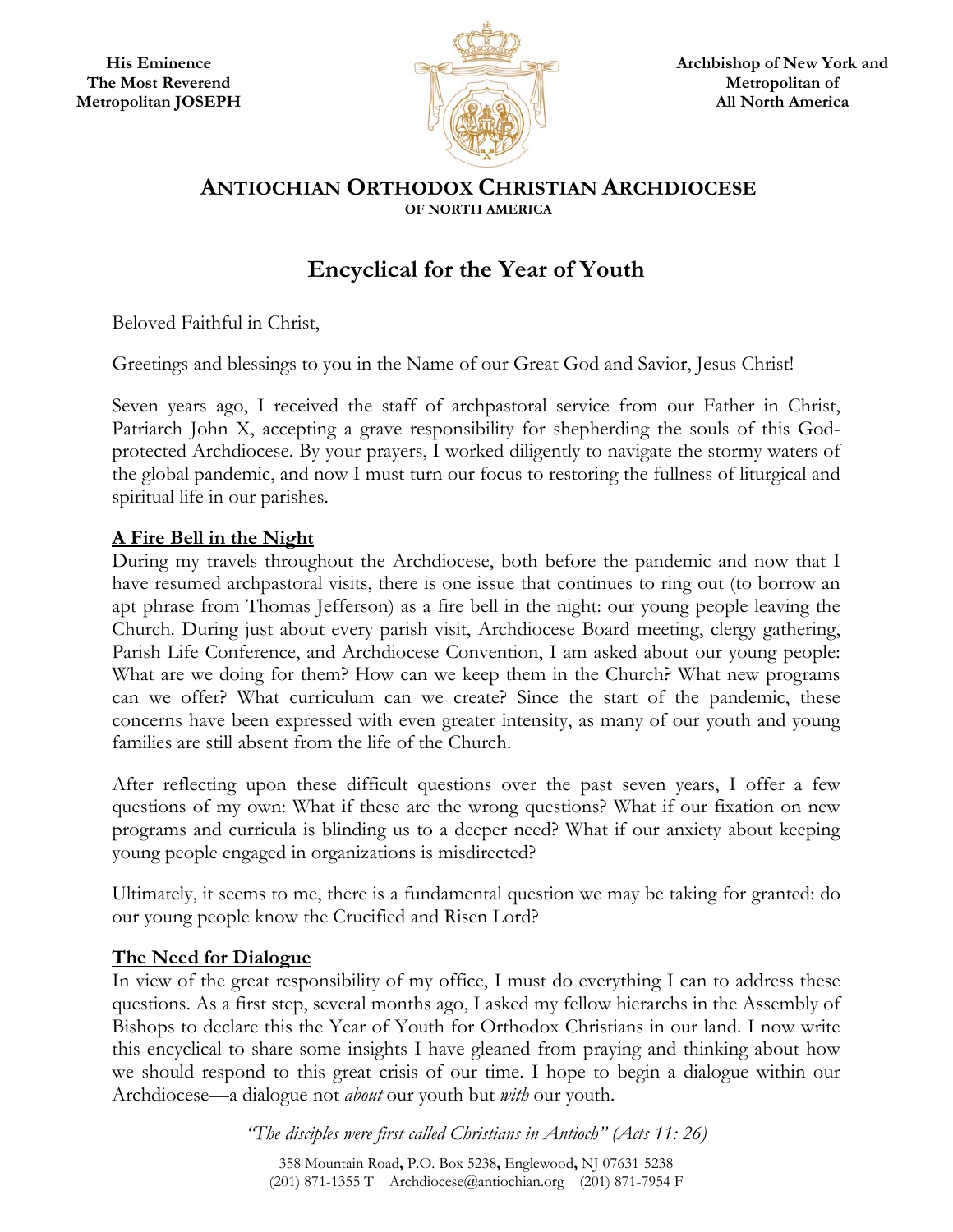When I am asked about our young people, the questions often come from a place of confusion or misunderstanding—as though we are talking not about the children nurtured in our homes and parishes but about some exotic group of strangers! We do not understand their habits of thought, ways of communicating, and systems of values. On the other hand, when I speak to our youth and young adults, I often hear their own sense of alienation from the "adult" world of their parishes. Over and over again, I hear our young people talk about being set aflame in their faith by an experience of camp or by an inspiring retreat, only to have that flame extinguished by apathetic religiosity in their home. Moreover, they tell me how their desire for inclusion in ministries is often greeted with coldness by older people who cling to those roles and their enthusiasm for new ideas is often met with cynicism by those who insist that things be done as they always have been. How can we engage young people with the Gospel if we do not make the effort to understand them and intentionally embrace them as full members of the Church?

We must all remember that the Church is one Body of Christ which encompasses all of us as members—young and old alike. As St. Paul reminds us, every part of the Body has its function, and no one part can dismiss the role of the others: "The eye cannot say to the hand, I have no need of you'; nor again the head to the feet, I have no need of you" (1 Corinthians 12:21). Our young people need the guidance and mentorship of their elders, and our older generation needs the enthusiasm and idealism of our young people. In short, we all need each other; and, most importantly, we all need our Lord Jesus Christ, the Head of the Body. We need to draw upon the love and humility of Christ in order to work with one another, heal one another, and rejoice in one another. Our way forward is not in alienation but in communion, not in judgment but in forgiveness, not in lecturing but in listening.

The dialogue I am calling for will not be easy. Our Lord teaches that "the truth will set you free" (John 8:32), yet He also warns that the world loves darkness rather than the Light (John 3:19). Honest conversation will bring to light things we may rather leave unspoken and reveal truths we may wish to deny. Yet, as the Savior said to the Samaritan Woman, "true worshipers will worship the Father in spirit and truth; for the Father is seeking such to worship Him" (John 4:23). True service to God comes from a place of transparent openness, and we cannot serve Him truly until we face all the difficult truths in our lives.

#### **Our Priorities Teach More Than Programs**

One truth we must face head-on is that we cannot merely plan ourselves out of this crisis, by hiring a charismatic youth director, by designing the perfect curriculum, or by organizing some program, retreat, or sports tournament. These things are the icing on the cake, but they are not the cake itself.

Our Archdiocese and our parish communities are not mere organizations or institutions but living temples where mankind is inducted into the powerful presence of God, in which we encounter the same Holy Spirit that descended as tongues of fire upon the disciples at Pentecost. Therefore, they must be places where souls find salvation and hearts are set aflame with love for God and neighbor. By God's grace, they should raise people up "to the

> *"The disciples were first called Christians in Antioch" (Acts 11: 26)*  358 Mountain Road**,** P.O. Box 5238**,** Englewood**,** NJ 07631-5238 (201) 871-1355 T Archdiocese@antiochian.org (201) 871-7954 F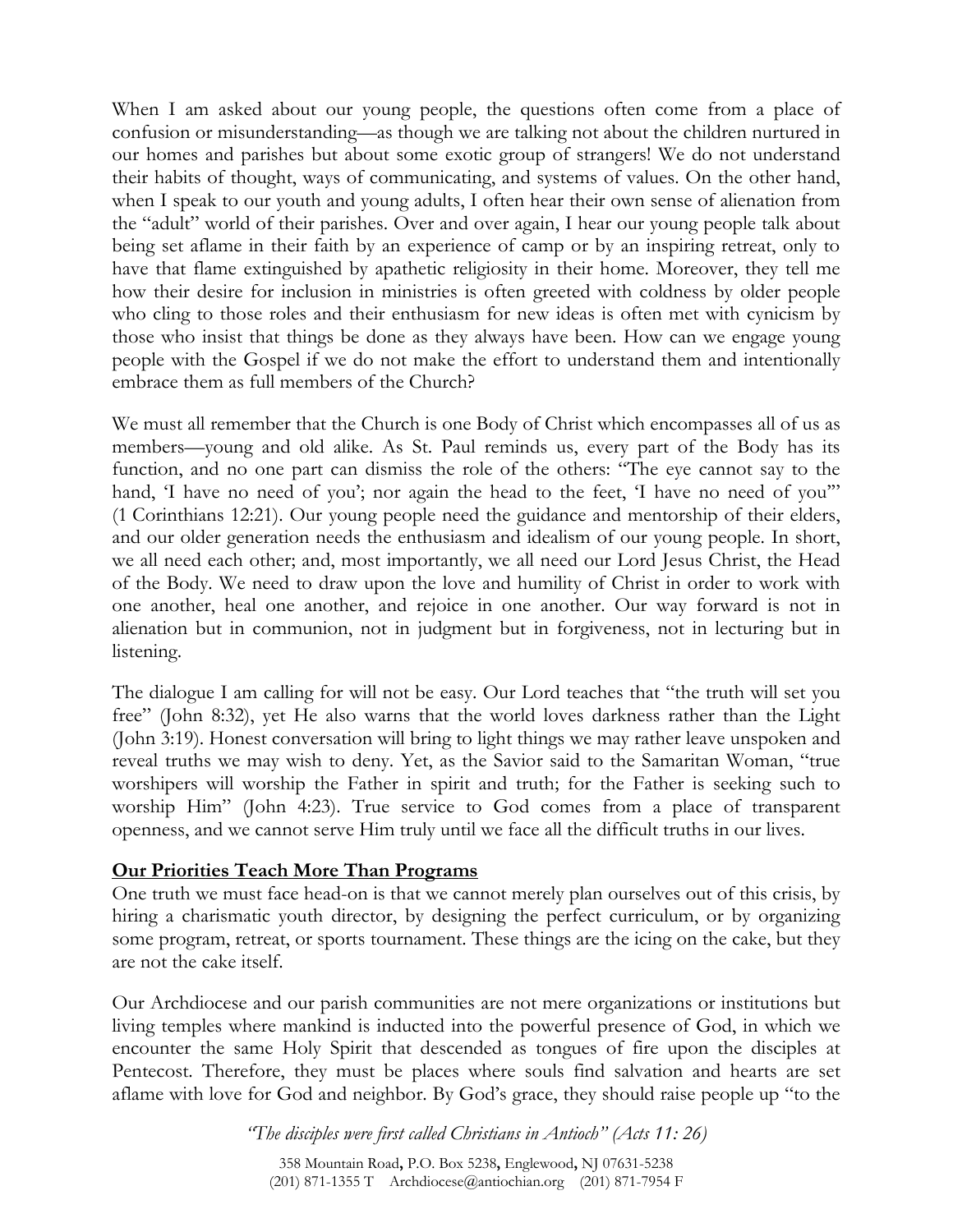measure of the stature of the fullness of Christ," leading them to be "partakers of the divine nature" (Ephesians 4:13; 2 Peter 1:4). They should inspire those thus brought into contact with the Living God to pour out the living water of the Spirit for the benefit of others, through loving and selfless service. They should embrace the ascetical practices of the Church—fasting, prayers, and almsgiving—which foster repentance and healing in our hearts, by softening them and making them more receptive to God's transformative grace.

This is the ideal to which we are called, but is all of this actually experienced in our Archdiocese, our parishes, and our homes? In a spirit of repentance, we must ask some difficult questions: How often do our parents prioritize their children's sports and other activities over bringing them face-to-face with the Living God? How often do our parents pray with their children at home and speak with them about Christ and the saints? In our own lives, do we model fasting and charity or self-indulgence and greed, as an example for our children to follow? Do we encourage moral living as a God-given and life-giving means of sanctification, or do we just demand adherence to cultural prohibitions or, worse yet, ignore morality altogether? At the most basic level, do parents, godparents, aunts, and uncles take responsibility—throughout the week—for passing down the Faith to the children entrusted to them by God, or do they leave this job entirely to the priests, Sunday School teachers, and youth workers, who only see them for a couple hours a week?

Our parishes must also do some soul searching: Does our parish life show our children the importance of sanctity or the importance of paying the bills? Are our parishes focused on passing down "the Faith which was once and for all delivered to the saints" (Jude 3) or on preserving some ethnic identity? Do our people yearn for sermons that challenge them to repentance or just feel-good messages that affirm them in their complacency? Do we prioritize ministries that reach out to the community or social events for our members?

These are difficult questions, but we need to answer them honestly. Their purpose is not to point fingers at anyone but to drive home an important point: our young people learn more from what we do than from what we say. There is an unwritten curriculum we teach them every moment of every day. Regardless of how much we talk about the rich theology of the Church, if we do not live as though we really believe in it, we cannot expect them to do so either.

As Metropolitan of this God-protected Archdiocese, I am committed to devote the resources necessary for youth and young-adult ministries that are second-to-none, but none of that will matter unless we all model what we are teaching. We must all rise to this challenge—hierarchs, clergy, and laity. Although the problem may seem daunting, we do not face it alone. God is with us, and we can do all things through Christ who strengthens us (Philippians 4:13). This, more than any faddish program or strategic plan, will be the source of our success.

# **To Our Young People**

To our young people, I want to say that we love you dearly. From my meetings with many of you, I know how much you struggle to keep the Faith. I know that you are often lonely and

*"The disciples were first called Christians in Antioch" (Acts 11: 26)* 

358 Mountain Road**,** P.O. Box 5238**,** Englewood**,** NJ 07631-5238 (201) 871-1355 T Archdiocese@antiochian.org (201) 871-7954 F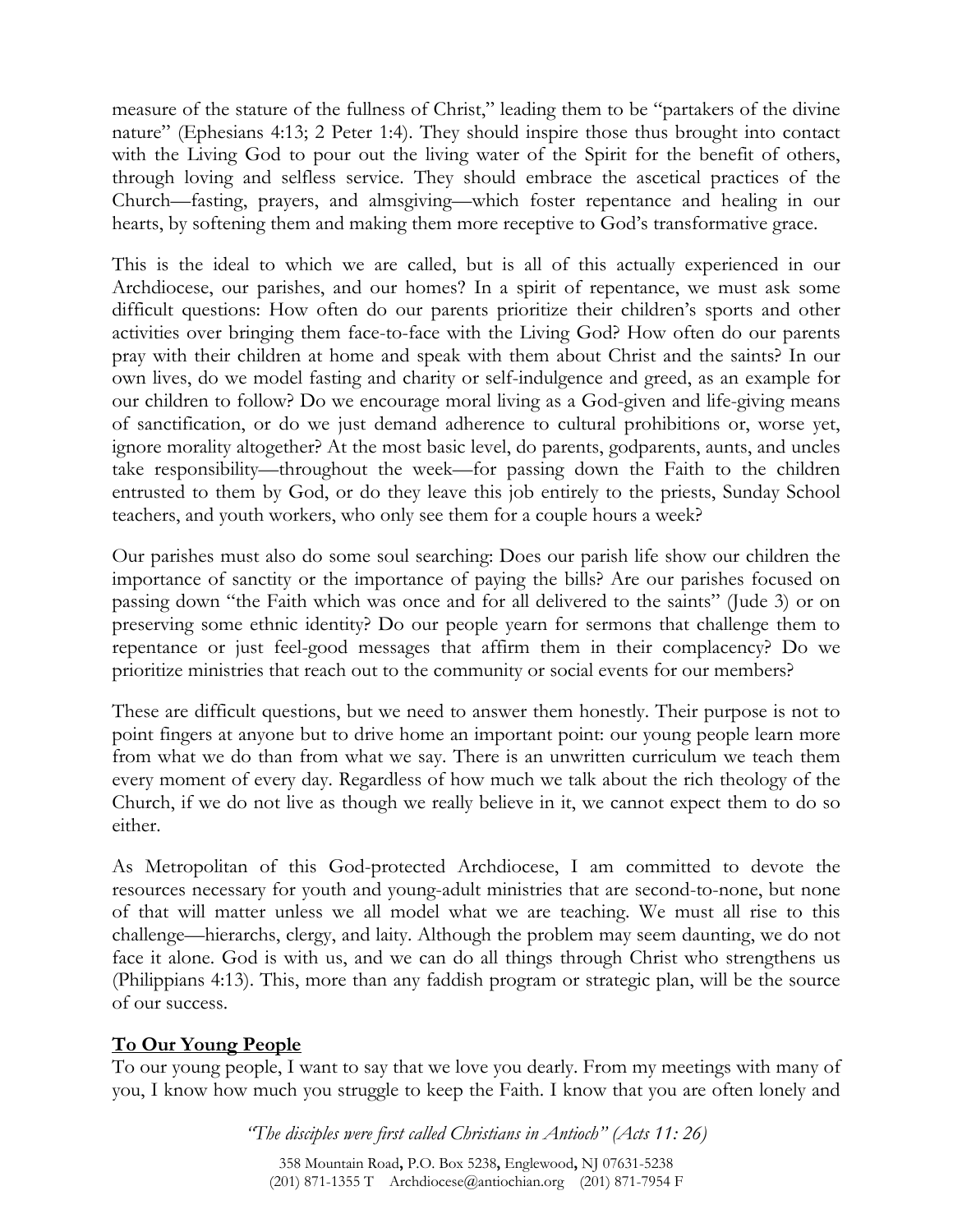anxious. You have many demands on your time and feel burdened by responsibilities. I know that many of you are grieving the loss of loved ones, as a result of this pandemic. I know that many of you missed out on major life moments (such as proms, graduations, sports, and extracurricular activities) and were left for months to learn and socialize via a computer monitor. The time in which I grew up was simpler, and I admire your resilience during these difficult days. Let me also say that my heart breaks when I think about how we, as the elder generation—both clergy and laity—have at times let you down, failed to live up to what we preach, or not supported you enough in your struggles.

I do ask you, nonetheless, to be in dialogue with us, your elders. Yes, we are imperfect, but we are struggling just like you to grow into the people God created us to be. We may be older than you, but we are your fellow pilgrims on the road to God's Kingdom. This road is both joyous and (if I may be honest) difficult, so let us all cultivate a spirit of mutual forgiveness and support along the way. As part of this dialogue, remember that even though we may not be as adept with the latest technology or as adaptable to change as you are, we do have some timeless wisdom to share with you—the fruit of experience, that most effective teacher. However much the world seems to change, "Jesus Christ is the same yesterday, today, and forever" (Hebrews 13:8), and our path to sanctification as human persons is ever the same.

Each year, on the Sunday of Orthodoxy, we proclaim that this Orthodox Faith has established the universe. It cannot be undermined by the wondrous technologies and bizarre social innovations of our day. Indeed, this Faith has faced challenges in every age—those vanities and temptations that have tried to pull us away from Christ—yet every generation of faithful Christians has overcome those challenges by staying close to Christ, who has shown us that the path of suffering and self-denial leads to eternal life. The Lord told His disciples: "In the world you will have tribulation; but be of good cheer, I have overcome the world" (John 16:33). Joy and peace are not found by capitulating to the pressures around us but by overcoming them hand-in-hand with Christ. Let us all join together in taking up our crosses and following Him.

I have seen news articles proclaiming that your generation will create another "Roaring Twenties" after the pandemic has passed. The authors meant to say that, after pandemicrelated restrictions on socializing are lifted, there will be an explosion of immoral behavior. My prayer is that you will yearn not for vain parties but for true communion with Christ and with the family of believers. My dear ones in Christ, let this be a decade where the roaring from your generation is the booming proclamation of the Risen Christ!

#### **Let Us Rise to This Challenge**

Beloved faithful in Christ, there is no letter I can write that will adequately sum up all we need to do at this critical time. My purpose here is to begin a process of introspection and openness, of repentance and reconciliation. In our world, young people feel alienated and lonely, scrolling through social media accounts in their bedrooms and wishing for the fulfilling lives they imagine others enjoy; and in nursing homes, the elderly also feel alienated and lonely, surfing through television channels and wondering why their grandchildren do

> *"The disciples were first called Christians in Antioch" (Acts 11: 26)*  358 Mountain Road**,** P.O. Box 5238**,** Englewood**,** NJ 07631-5238 (201) 871-1355 T Archdiocese@antiochian.org (201) 871-7954 F